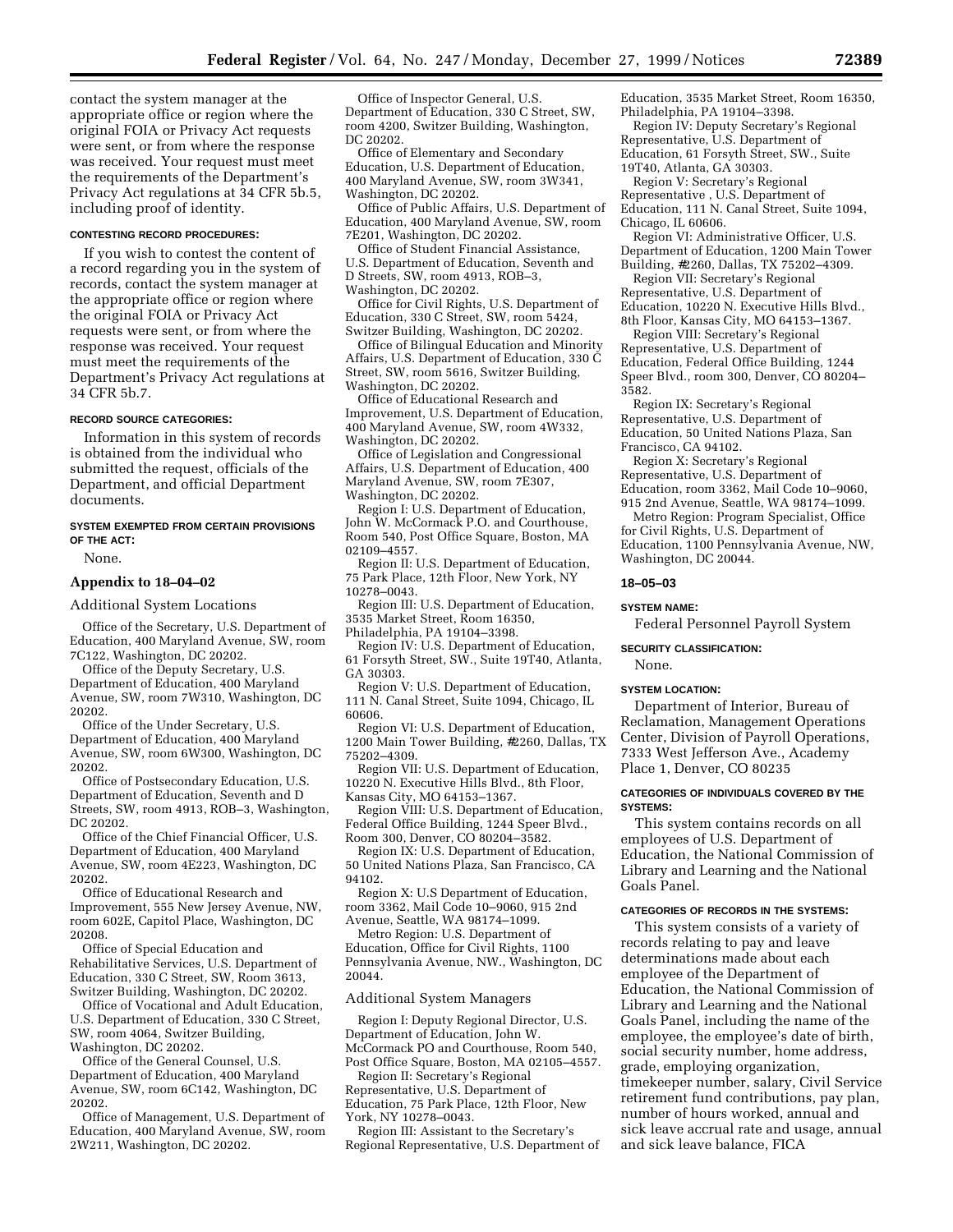withholdings, Federal, state, and local tax withholdings, Federal Employees Government Life Insurance withholdings, garnishment documents, savings allotments, union and management association dues withholding, savings bonds allotments, and Combined Federal Campaign allotments.

# **AUTHORITY FOR MAINTENANCE OF THE SYSTEMS:**

5 U.S.C. 5101, et seq; 31 U.S.C. 3512; 20 U.S.C. 3461.

#### **PURPOSE(S):**

The records in this system are maintained in order to facilitate fiscal operations for payroll, attendance, leave, insurance, tax, retirement and cost accounting programs; and to prepare related reports to other Federal agencies including the Department of the Treasury and the Office of Personnel Management.

### **ROUTINE USES OF RECORDS MAINTAINED IN THE SYSTEM, INCLUDING CATEGORIES OF USERS AND THE PURPOSE OF SUCH USES:**

The Department of Education (the Department) may disclose information contained in a record in this system of records under the routine uses listed in this system of records without the consent of the individual if the disclosure is compatible with the purposes for which the record was collected. These disclosures may be made on a case-by-case basis or, if the Department has complied with the computer matching requirements of the Privacy Act, under a computer matching agreement.

(1) *Disclosure for Use by Other Law Enforcement Agencies.* The Department may disclose information to any Federal, State, local, or foreign agency or other public authority responsible for enforcing, investigating, or prosecuting violations of administrative, civil, or criminal law or regulation if that information is relevant to any enforcement, regulatory, investigative, or prosecutive responsibility within the receiving entity's jurisdiction.

(2) *Enforcement Disclosure.* In the event that information in this system of records indicates, either on its face or in connection with other information, a violation or potential violation of any applicable statute, regulation, or order of a competent authority, the Department may disclose the relevant records to the appropriate agency, whether foreign, Federal, State, Tribal, or local, charged with the responsibility of investigating or prosecuting that violation or charged with enforcing or implementing the statute, executive order, rule, regulation, or order issued pursuant thereto.

(3) *Litigation and Alternative Dispute Resolution (ADR) Disclosures.* 

(a) *Introduction.* In the event that one of the parties listed below is involved in litigation or ADR, or has an interest in litigation ADR, THE DEPARTMENT may disclose certain records to the parties described in paragraphs (b), (c) and (d) of this routine use under the conditions specified in those paragraphs:

(i) The Department, or any component of the Department; or

(ii) Any Department employee in his or her official capacity; or

(iii) Any Department employee in his or her individual capacity if the Department of Justice (DOJ) has agreed to provide or arrange for representation for the employee;

(iv) Any Department employee in his or her individual capacity where the agency has agreed to represent the employee; or

(v) The United States where the Department determines that the litigation is likely to affect the Department or any of its components.

(b) *Disclosure to the DOJ.* If the Department determines that disclosure of certain records to the DOJ is relevant and necessary to litigation or ADR, the Department may disclose those records as a routine use to the DOJ.

(c) *Administrative Disclosures.* If the Department determines that disclosure of certain records to an adjudicative body before which the Department is authorized to appear, an individual or entity designated by the Department or otherwise empowered to resolve or mediate disputes is relevant and necessary to the administrative litigation, the Department may disclose those records as a routine use to the adjudicative body, individual, or entity.

(d) *Parties, counsels, representatives and witnesses.* If the Department determines that disclosure of certain records to a party, counsel, representative or witness in an administrative proceeding is relevant and necessary to the litigation, the Department may disclose those records as a routine use to the party, counsel, representative or witness.

(4) *Employment, Benefit, and Contracting Disclosure.* 

(a) *For Decisions by the Department.*  The Department may disclose a record to a Federal, State, or local agency maintaining civil, criminal, or other relevant enforcement or other pertinent records, or to another public authority or professional organization, if necessary to obtain information relevant to an a Department decision concerning the hiring or retention of an employee or other personnel action, the issuance

of a security clearance, the letting of a contract, or the issuance of a license, grant, or other benefit.

(b) *For Decisions by Other Public Agencies and Professional Organizations.* The Department may disclose a record to a Federal, State, local, or foreign agency or other public authority or professional organization, in connection with the hiring or retention of an employee or other personnel action, the issuance of a security clearance, the reporting of an investigation of an employee, the letting of a contract, or the issuance of a license, grant, or other benefit, to the extent that the record is relevant and necessary to the receiving entity's decision on the matter.

(5) *Employee Grievance, Complaint or Conduct Disclosure.* The Department may disclose a record in this system of records to another agency of the Federal Government if the record is relevant to one of the following proceedings regarding a present or former employee of the Department: Complaint, grievance, discipline or competence determination proceedings. The disclosure may only be made during the course of the proceeding.

(6) *Labor Organization Disclosure.* A component of the Department may disclose records to a labor organization if a contract between the component and a labor organization recognized under Title V of the United States Code, Chapter 71, provides that the Department will disclose personal records relevant to the organization's mission. The disclosures will be made only as authorized by law.

(7) *Freedom of Information Act (FOIA) Advice Disclosure.* The Department may disclose records to the Department of Justice and the Office of Management and Budget if the Department concludes that disclosure is desirable or necessary in determining whether particular records are required to be disclosed under the FOIA.

(8) *Disclosure to the Department of Justice (DOJ).* The Department may disclose records to the DOJ to the extent necessary for obtaining DOJ advice on any matter relevant to an audit, inspection, or other inquiry related to the programs covered by this system.

(9) *Contract Disclosure.* If the Department contracts with an entity for the purposes of performing any function that requires disclosure of records in this system to employees of the contractor, the Department may disclose the records to those employees. Before entering into such a contract, the Department shall require the contractor to maintain Privacy Act safeguards as